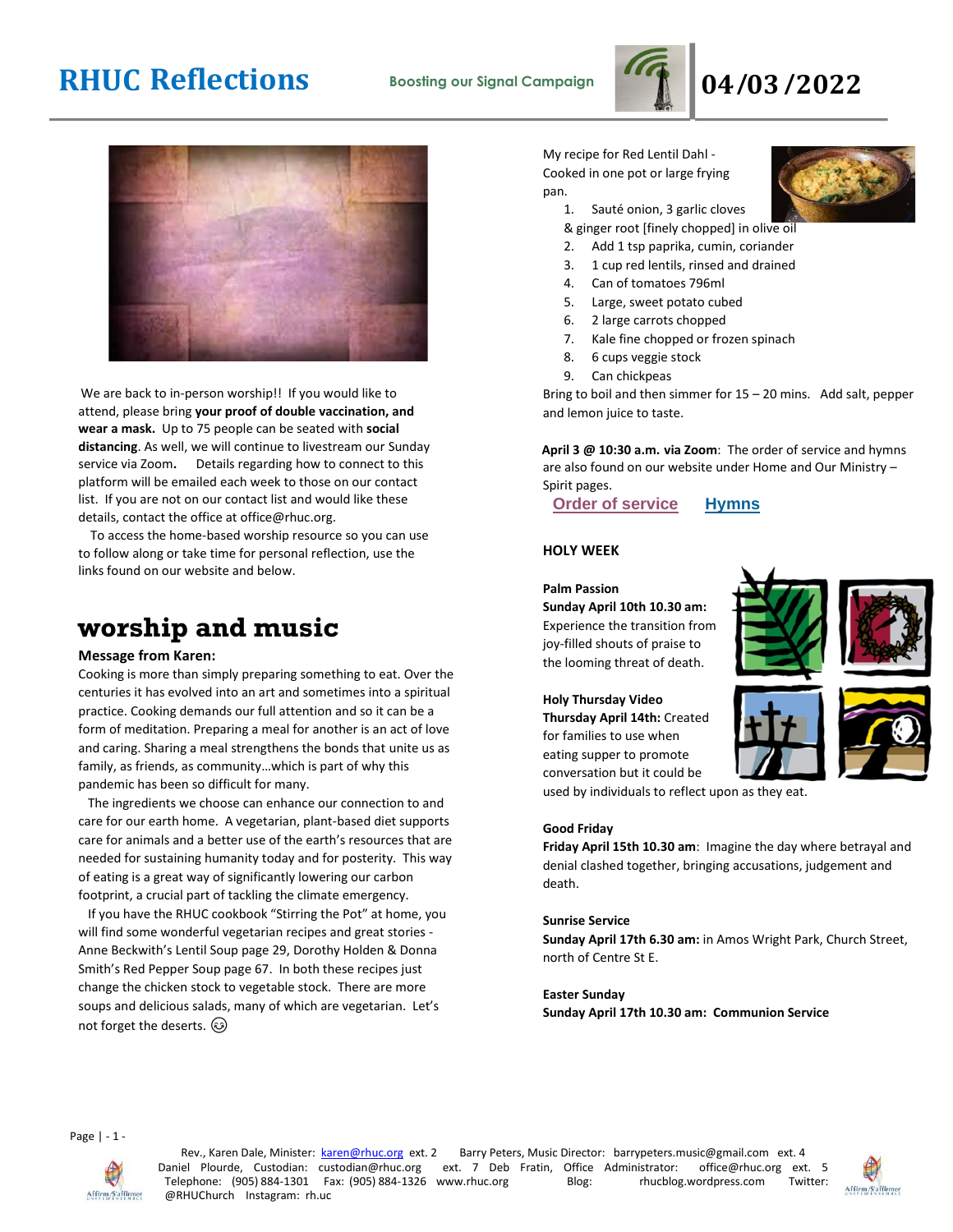



**Sunday offering:** We appreciate those who use Pre-Authorized Remittance (PAR). For those not on

PAR, please consider making sure you get your weekly envelope money in (mailed in or mail slot on Centre. St. door), e-transfer to office@rhuc.org, Canada Helps, [http://www.rhuc.org/donate.html,](http://www.rhuc.org/donate.html) or cheques to the Church, 10201 Yonge St., Richmond Hill, L4C 3B2.

## **programs for all**

**Shalom Seekers:** Please join us on **Monday, April 4th at 10 a.m. on Zoom.** This week we will be starting a new book study. The book is SHORT STORIES BY JESUS: The Enigmatic Parables by a Controversial Rabbi by Amy-Jill Levine. For Monday, April 4th please read the introduction. (26 pages) New members are always welcome to join us. For more details about the group, please speak to Sandra Loughton or call Deb Fratin in the Church Office at 905.884.1301.

**UCW:** Will hold their next meeting on **Wed., April 4 via Zoom at 10:30 a.m.** Program: "Blessings of Spring".



**H.A.I.R.:** HAIR (Heretics, Agnostics, Infidels and Other Riffraff), meets every Monday from 7:00 – 8:15 pm. We will continue to meet online, via Zoom, until further notice. These discussions are open to anyone interested, and new members are always welcome. For further information, or to get the zoom link for our next meeting, please contact David Leyton-Brown at dlbrown@yorku.ca

New!! '**Cook's Corner'**! We are setting up a regular spot in



Reflections for vegetarian recipes and hope it will inspire those who can, to eat less meat and help our planet. Send your favourite recipes to either Deb Fratin at [office@rhuc.org](mailto:office@rhuc.org) or Lyn May at

[lynniemay@gmail.com.](mailto:lynniemay@gmail.com)

**Cash Cards**: The next order for cash cards is due **April 6 in order to get cards in before Easter.** This is an ongoing fundraiser for RHUC that gives  $1 - 10\%$  back to the church on your gas, grocery, restaurant, coffee or gift purchase!

**RHUC Book Club**: The next meeting of the RHUC Book Club will take place on **Wednesday, April 27th at 4 p.m. on Zoom.** We will be discussing the novel AMAZING GRACE by Cape Breton, NS writer Lesley Crewe. Here is a summary of the novel:



 Can you really move forward without putting the past to rest? Grace Willingdon has everything she needs. For fifteen years she's lived in a trailer overlooking Bras d'Or Lakes in postcard-perfect Baddeck, Cape Breton, with Fletcher Parsons, a giant teddy bear who's not even her husband. But Grace's blissful life is rudely interrupted when her estranged son calls from New York City, worried about his teenaged daughter. Before she knows it, Grace finds herself the temporary guardian of her self-absorbed, city-slicker granddaughter, Melissa. Trapped between a past she's been struggling to resolve and a present that keeps her on her toes, Grace decides to finally tell her story. Either the truth will absolve her or cost her everything.

 Crackling with Lesley Crewe's celebrated wit and humour, Amazing Grace is a heartfelt tale of enduring love and forgiveness, and the deep roots of family.

 As an exciting bonus for our April meeting**, the author, Lesley Crewe, will be joining us for our discussion!** For more details about the club, please contact Sandra Loughton, Facilitator. New members are always welcome.

### **church news**

**Congregational Update:** The Annual Congregational Meeting will take place on **Sunday, April 3 at 2.00 pm via Zoom.** Link to be sent separately. Come and celebrate the ministry of RHUC and hear about possible directions for the future. *Jane Wedlock, Board Chair* 



**Easter flowers:** If you would like to donate towards the purchase of flowers for Easter Sunday and include a memorial/celebratory message in the order of service, please email Deb a[t office@rhuc.org](mailto:office@rhuc.org) your

message and donation or drop off at the church. **Due by April 8.**

 The Sanctuary Committee needs help with decorating our beautiful, historic sanctuary. Your help is greatly appreciated! Email Linda Clark at lclark222@sympatico.ca.

Page | - 2 -



Rev., Karen Dale, Minister: karen@rhuc.org ext. 2 Barry Peters, Music Director: barrypeters.music@gmail.com ext. 4 Daniel Plourde, Custodian: custodian@rhuc.org ext. 7 Deb Fratin, Office Administrator: office@rhuc.org ext ext. 7 Deb Fratin, Office Administrator: office@rhuc.org ext. 5<br>www.rhuc.org Blog: hucblog.wordpress.com Twitter: Telephone: (905) 884-1301 Fax: (905) 884-1326 www.rhuc.org @RHUChurch Instagram: rh.uc

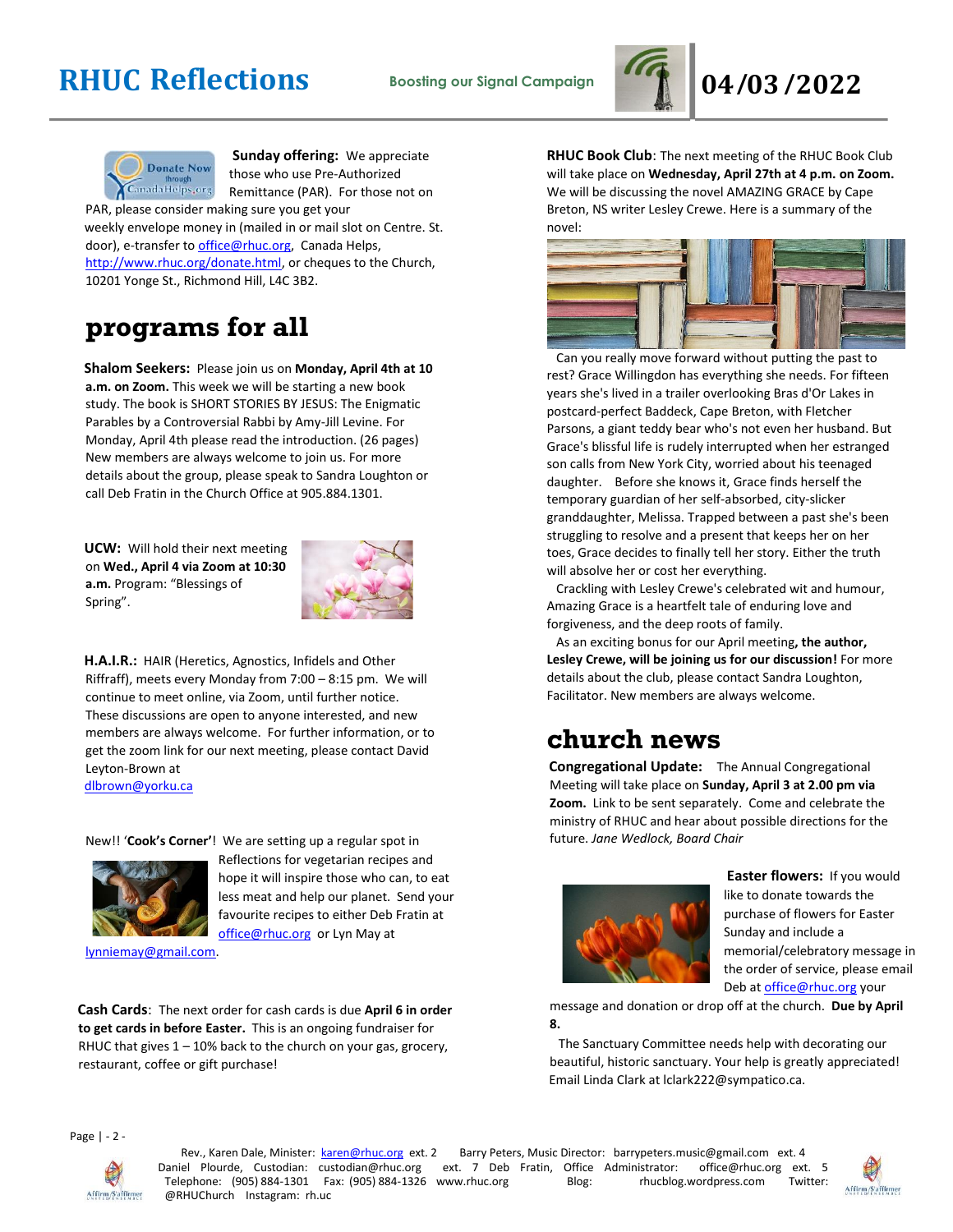

### **outreach**

*Lenten Givings*

This year's donations are being directed to *The UN Refugee Agency of Canada .*

*"UNHCR is on the ground delivering aid to families who have been forced to flee their homes because of conflict in the Ukraine. Over 2 million refugees have fled the Ukraine since March 8th to neighbouring countries and the number is continuing to grow exponentially."* What happens to your money when you donate to UNHCR Canada?

We pride ourselves on ensuring resources are used responsibly and efficiently to benefit displaced people around the world. That's why we can send **84% of every donation directly to uprooted families living in dire conditions, giving them hope for a brighter future. In addition, 10% goes to support the implementation of our programs around the world—with only 6% going towards management and administrative costs.**

<https://www.unhcr.ca/our-work/where-your-money-goes/>

#### **Myths about those experiencing Homelessness**

*Misconception: "It's safer for a person to be sleeping outside vs staying in a bad home situation"*



Sure, it is sometimes unsafe for a person to be living in a home that is physically unsafe (for example, a foreclosure or structurally sound building), or emotionally unsafe (for example, abuse, neglect, or conflict with housemates or family members). However, experiencing homelessness can result in many other life-threatening outcomes, like a disease. While a person may be "better off" living outside of their unsafe environment, they are never "better off" experiencing homelessness.

This is why it is so important for support services to be in place for people experiencing unsafe living conditions to have access to. In 2020, Blue Door is introducing 5 new second-stage houses! Abode and Forward will provide second-stage housing for seniors, families, and will offer the first second-stage housing program for LGBTQ2S+ youth in York Region.

[Source: <https://bluedoor.ca/be-an-advocate/> ]

### **Book Sale @ RHUC - September 10**

If you're at home and find yourself wanting to purge books...**STOP!** We're having a Book Event this year and will happily take your novels (no textbooks or workbooks please).



We're collecting them now so we can organize them. Please contact Tracy Wixon [tewixon3@gmail.com](mailto:tewixon3@gmail.com) for pick up or drop-off of your books. Thank you!

### **net zero**

Beef, from cows, takes 6.61 pounds (yes, American) of CO<sup>2</sup> emissions per serving as compared to the next highest (sadly) cheese at 2.45 pounds of  $CO<sup>2</sup>$  emissions per serving. Here are some resources to help you find information on the importance of reducing the meat and dairy in your diet in light of the climate crisis: Plant-based diet can fight climate change **(UN via BBC)** - **[https://www.bbc.com/news/science-environment-](https://www.bbc.com/news/science-environment-49238749)[49238749](https://www.bbc.com/news/science-environment-49238749)**

#### How much impact does food have?

Proportion of total greenhouse gas emissions from food



#### Carbon Footprint Factsheet **(University of Michigan)** - **[https://css.umich.edu/factsheets/carbon-footprint](https://css.umich.edu/factsheets/carbon-footprint-f#actsheet)[factsheet](https://css.umich.edu/factsheets/carbon-footprint-f#actsheet)**



Page | - 3 -



Rev., Karen Dale, Minister: karen@rhuc.org ext. 2 Barry Peters, Music Director: barrypeters.music@gmail.com ext. 4 Daniel Plourde, Custodian: custodian@rhuc.org ext. 7 Deb Fratin, Office Administrator: office@rhuc.org ext. 5<br>Telephone: (905) 884-1301 Fax: (905) 884-1326 www.rhuc.org Blog: rhucblog.wordpress.com Twitter: Telephone: (905) 884-1301 Fax: (905) 884-1326 www.rhuc.org @RHUChurch Instagram: rh.uc